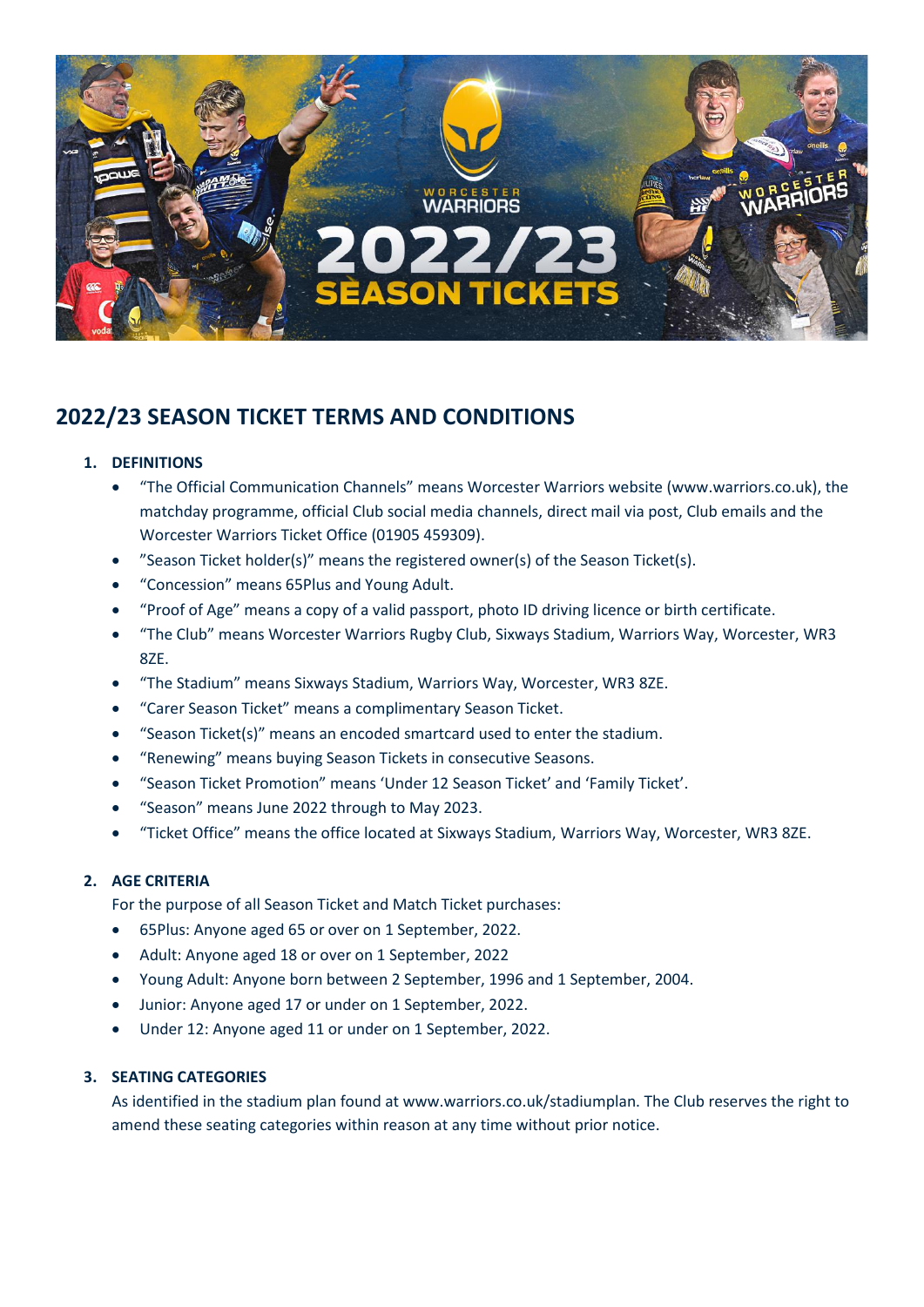

# **4. GENERAL**

- It is the responsibility of the Season Ticket holder to notify the Club of any personal detail changes. Season Ticket holders can update their details by contacting the Worcester Warriors Ticket Office or emailing seasontickets@warriors.co.uk.
- Season Ticket holders and supporters must at all times do everything within their power and control to protect and enhance the good name of the Club.
- The Club reserves the right to amend these Terms and Conditions, within reason, at any time and without prior notice.
- Season Tickets are issued subject to such rules and regulations of the relevant authorities and in accordance with the stadium ground regulations.
- Terms and Conditions are deemed to be acceptable to Season Ticket holders upon purchase of a Season Ticket.

# **5. BENEFITS**

- A Season Ticket holder has entry to the Club's home playing venue for all league and cup fixtures (excluding knockout stages or play-offs) as well as Worcester Warriors Women's fixtures.
- The dates of all matches included within the Season Ticket are subject to revision and Season Ticket holders are responsible for making themselves aware of any changes to fixtures by using Official Club Communication Channels.
- The Club reserves the right to change the date and venue of any fixture.
- Only home pool matches of competitions are included in the Season Ticket. Quarter-final, semi-final and final play-off games are not included in the Season Ticket. The Club is not obliged to offer reduced-price match ticket promotions or priority booking periods to Season Ticket holders for these matches. If ticket promotions are offered, the Club reserves the right to offer these without liability to Season Ticket holders.
- If you bought a Season Ticket in 2013/14 and your seat was affected by the Stadium recategorization we will continue to honour the 12/13 seating category. Grandfather Rights are automatically applied and the correct price charged.

#### **6. RENEWALS**

- Season Ticket renewal information will be either sent through the post or via email to all Season Ticket holders to their current registered postal address or email address as recorded on our database.
- If payment for a Season Ticket is not received or cannot be processed by the notified date, all seat(s) will be released for sale without further notice to the Season Ticket holder.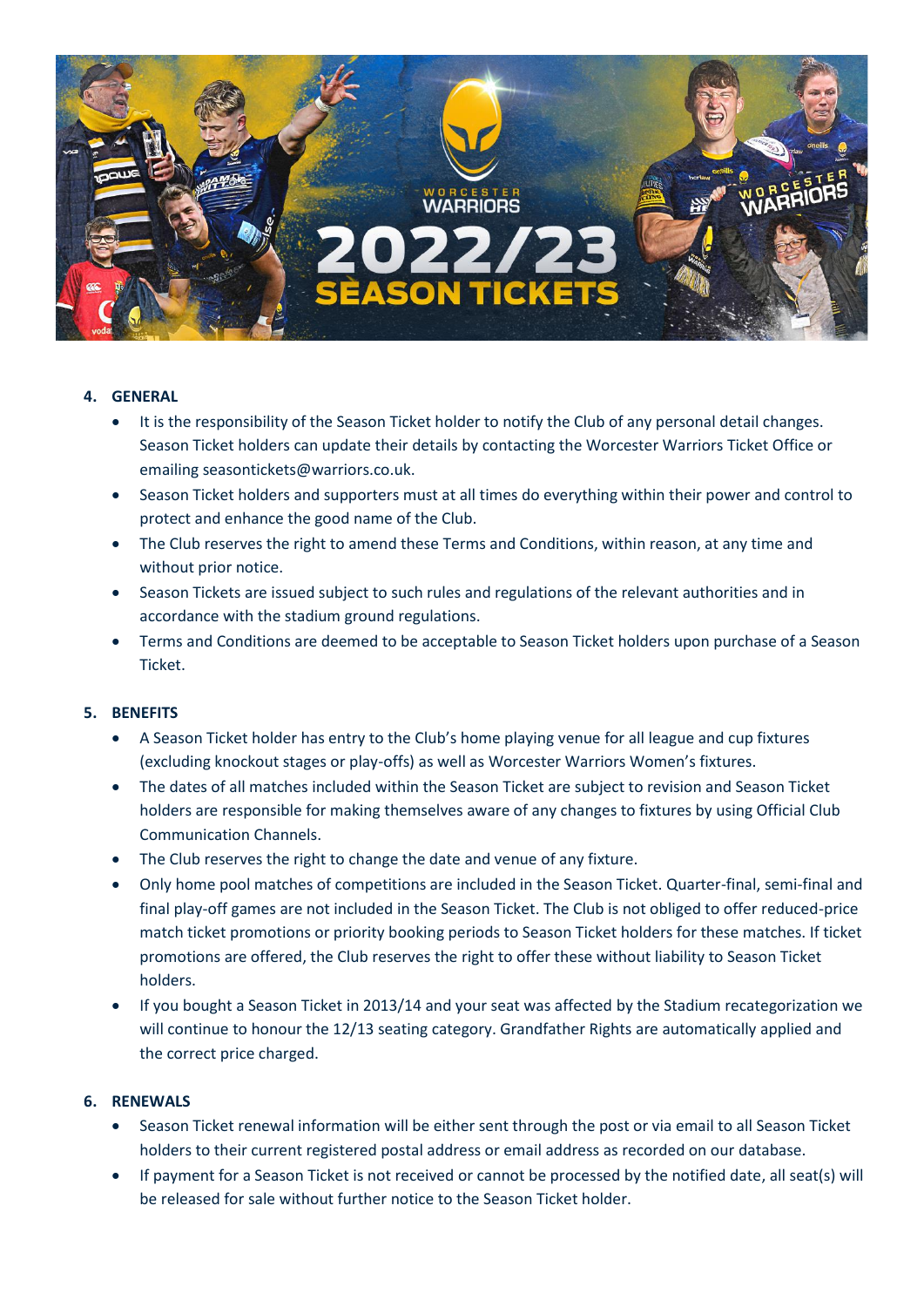

- The Club cannot accept any responsibility for any Season Ticket application forms which are lost or delayed in the post.
- Where a closing date has been set, the Club cannot accept receipt of late applications.
- Season Ticket Cards remain the property of the Club at all times. Season Ticket holders should check prior to the commencement of the season that their Season Ticket holder details are correct.
- The Club reserves the right to put on general sale any seats that are unclaimed by Season Ticket holders by the closing date specified by the Club through its Official Communication Channels.
- Those Season Ticket holders paying for their Season Ticket (or the Season Tickets of other persons) by way of Direct Debit shall have the Season Ticket(s) in question automatically renewed each season (in accordance with the relevant Terms and Conditions at that time in force) before the first deadline for renewal. The Season Ticket holder will be sent a renewal notice including a cancellation notice at least ten working days before the renewal is processed. The cancellation notice will give details of how the Season Ticket may be cancelled, and the Season Ticket holder should complete the cancellation within the stated deadline in the event that the Season Ticket holder wishes to cancel the automatically renewed Season Ticket(s).

#### **7. UPGRADES**

- Season Tickets are fully transferable except when upgrading a Season Ticket. The fee must be paid in advance at the Ticket Office by the Season Ticket holder.
- If a Junior Season Ticket is used by an Adult and the Junior Season Ticket has not been upgraded, the Junior Season Ticket holder may lose their Season Ticket for the remainder of the season.

# **8. ENTRY INTO THE STADIUM**

It is the responsibility of the Season Ticket holder to remember to use their Season Ticket Card to access the stadium. If Season Ticket holders arrive at the stadium without their Season Ticket Card, then a fee of £1 may be charged for a duplicate ticket.

#### **9. CONCESSION SEASON TICKETS**

- In order to qualify for a Concession, the Season Ticket holder or supporter must:
	- o Fulfil the age criteria as detailed by the Club in section 2
	- o Provide Proof of Age to the Ticket Office at the time of application for their Season Ticket.
- Concession Season Tickets are available in the Bronze and Blue seating categories as referred to in section 3.
- Concession Season Ticket holders should bring Proof of Age to each match, as checks may be carried out at the turnstile.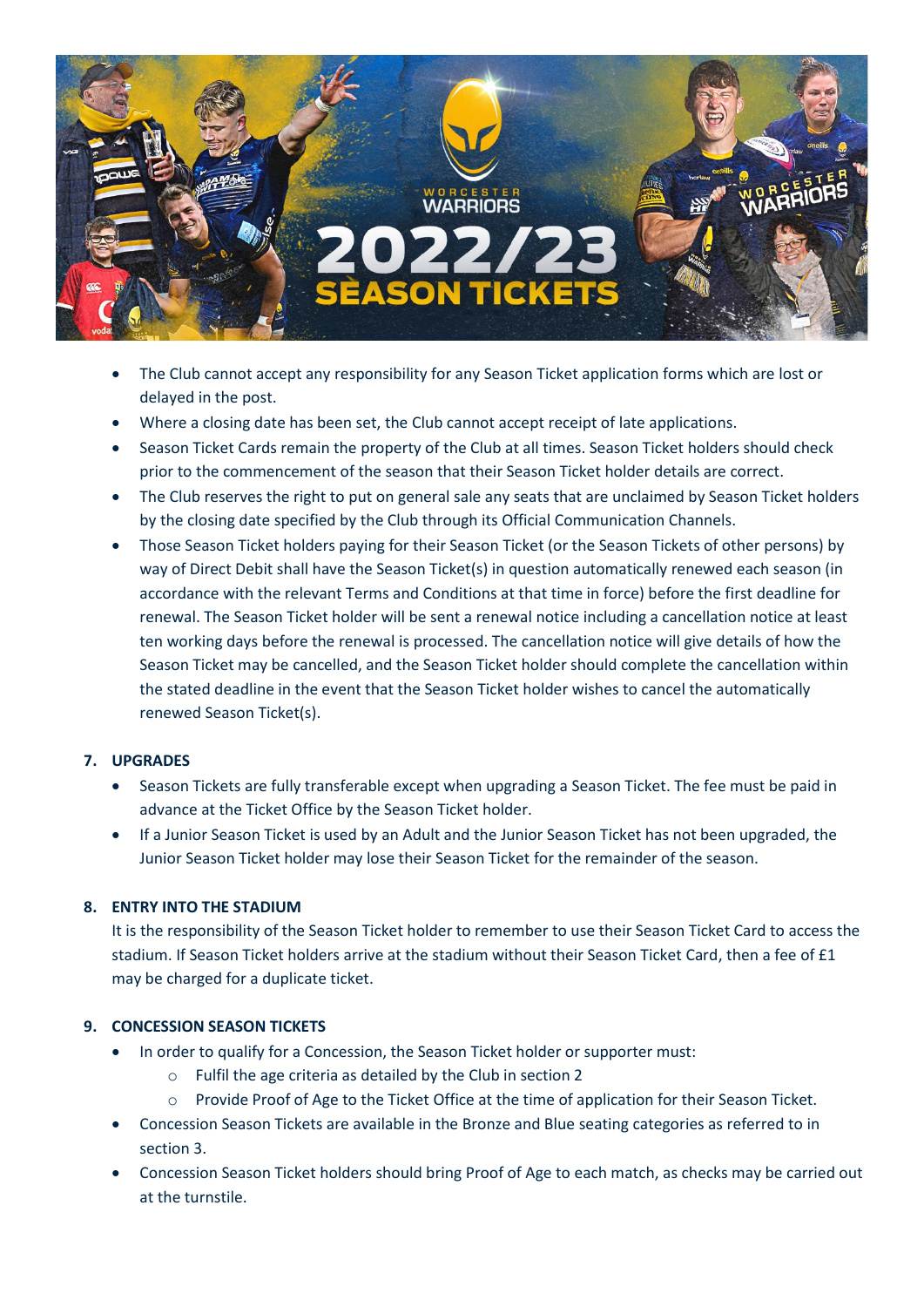

- Carer Season Tickets
	- o A carer Season Ticket is allocated to a Season Ticket holder who requires assistance to attend the stadium.

### **10. OFFERS AND PROMOTIONS**

### • **Under 12 Season Ticket**

- o Under 12 Season Tickets can only be purchased by calling the Ticket Office on 01905 459309.
- o A maximum of one Under 12 Season Ticket can be claimed for each full-paying Adult or 65Plus Season Ticket holder
- $\circ$  To qualify for a Under 12 Season Ticket the Under 12 must fulfil the age criteria as detailed by the Club in section 2.
- o The Under 12 must provide Proof of Age to the Ticket Office at the time of application for their Season Ticket.
- o Proof of Age of the Under 12 must be provided to the Ticket Office at the start of every season.
- o This promotion is available in the Gold, Silver, Bronze, Blue and Standing seating categories as listed in section 3.
- $\circ$  This promotion cannot be used in conjunction with any other Season Ticket promotion.
- o Under 12 Season Tickets can only be purchased with an Adult or 65Plus Season Ticket.
- o This promotion is not available when buying a Young Adult, Family or Junior Season Ticket as defined in section 2.
- o This promotion cannot be used retrospectively and only applies to Season Tickets purchased in the 2021/22 season.

# **11. REFUNDS**

Season Tickets are not normally refunded, either in part or in full, except for in exceptional circumstances and at the discretion of the Club. Season Ticket holders requesting a refund must do so in writing, stating the reason for the request and enclosing all relevant documentation supporting the request.

#### **12. LOST SEASON TICKET CARDS**

- If a Season Ticket Card is lost or stolen, written confirmation should be supplied to the Ticket Office.
- A non-refundable administration fee of £5 will be required to be paid before a new Season Ticket Card is issued.
- Replacement Season Ticket Cards will not be printed on a matchday.